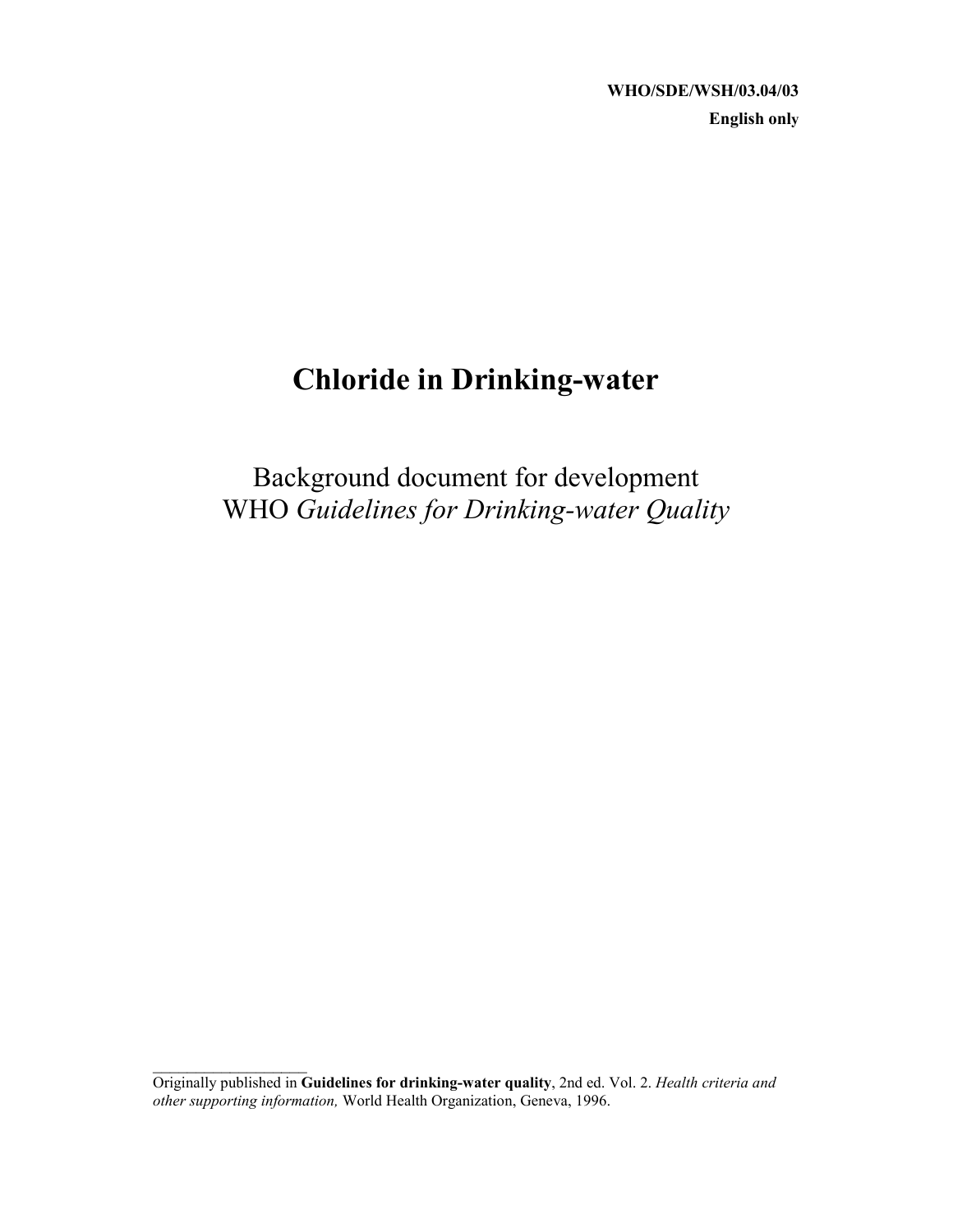#### **© World Health Organization 2003**

All rights reserved. Publications of the World Health Organization can be obtained from Marketing and Dissemination, World Health Organization, 20 Avenue Appia, 1211 Geneva 27, Switzerland (tel: +41 22 791 2476; fax: +41 22 791 4857; email: bookorders@who.int). Requests for permission to reproduce or translate WHO publications – whether for sale or for noncommercial distribution – should be addressed to Publications, at the above address (fax: +41 22 791 4806; email:  $\frac{\text{permissions}(a, \text{who.int})}{\text{permissions}(a, \text{who.int})}$ .

The designations employed and the presentation of the material in this publication do not imply the expression of any opinion whatsoever on the part of the World Health Organization concerning the legal status of any country, territory, city or area or of its authorities, or concerning the delimitation of its frontiers or boundaries.

The mention of specific companies or of certain manufacturers' products does not imply that they are endorsed or recommended by the World Health Organization in preference to others of a similar nature that are not mentioned. Errors and omissions excepted, the names of proprietary products are distinguished by initial capital letters.

The World Health Organization does not warrant that the information contained in this publication is complete and correct and shall not be liable for any damages incurred as a result of its use.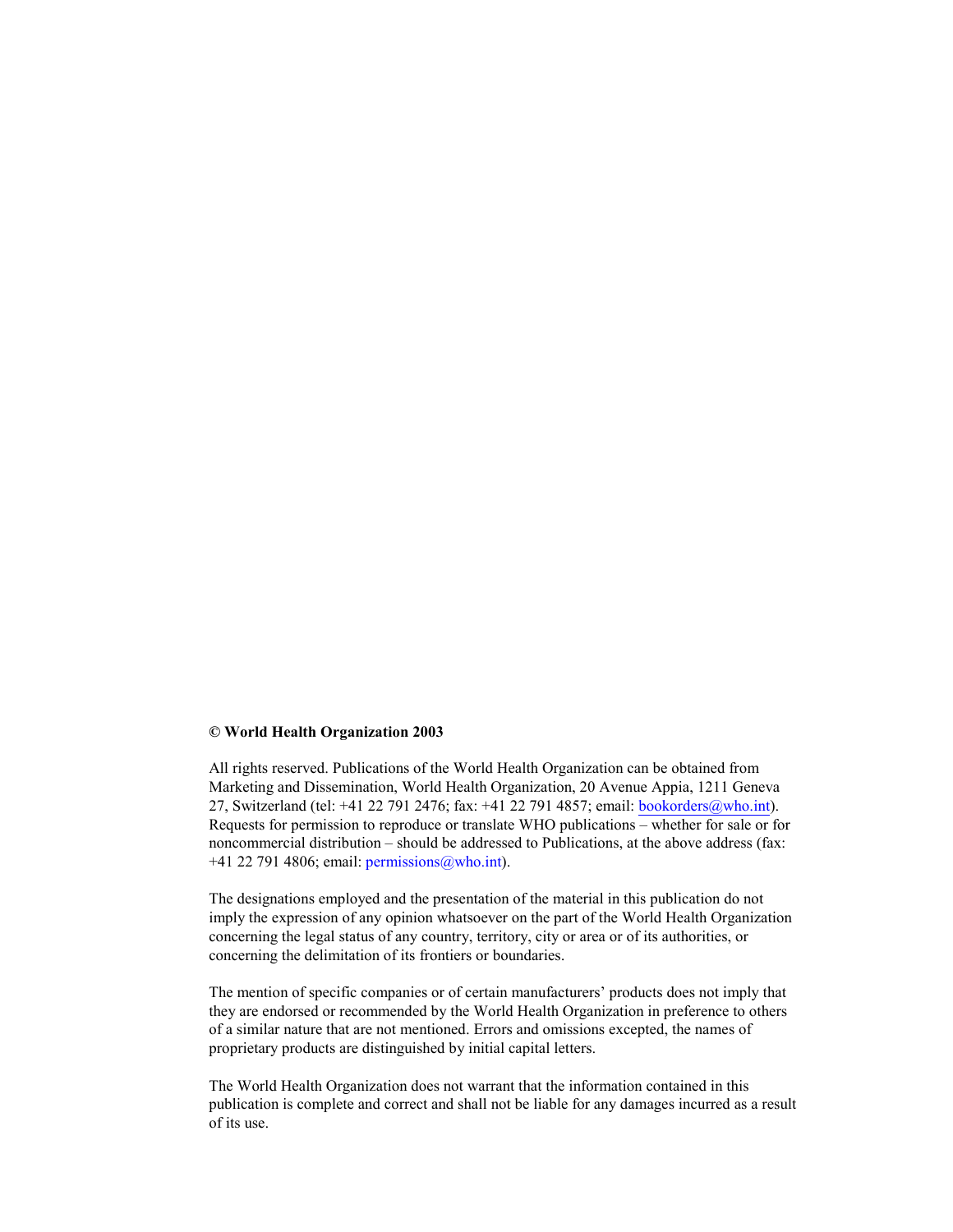### **Preface**

One of the primary goals of WHO and its member states is that "all people, whatever their stage of development and their social and economic conditions, have the right to have access to an adequate supply of safe drinking water." A major WHO function to achieve such goals is the responsibility "to propose regulations, and to make recommendations with respect to international health matters ...."

The first WHO document dealing specifically with public drinking-water quality was published in 1958 as International Standards for Drinking-Water. It was subsequently revised in 1963 and in 1971 under the same title. In 1984–1985, the first edition of the WHO Guidelines for drinking-water quality (GDWQ) was published in three volumes: Volume 1, Recommendations; Volume 2, Health criteria and other supporting information; and Volume 3, Surveillance and control of community supplies. Second editions of these volumes were published in 1993, 1996 and 1997, respectively. Addenda to Volumes 1 and 2 of the second edition were published in 1998, addressing selected chemicals. An addendum on microbiological aspects reviewing selected microorganisms was published in 2002.

The GDWQ are subject to a rolling revision process. Through this process, microbial, chemical and radiological aspects of drinking-water are subject to periodic review, and documentation related to aspects of protection and control of public drinkingwater quality is accordingly prepared/updated.

Since the first edition of the GDWQ, WHO has published information on health criteria and other supporting information to the GDWQ, describing the approaches used in deriving guideline values and presenting critical reviews and evaluations of the effects on human health of the substances or contaminants examined in drinkingwater.

For each chemical contaminant or substance considered, a lead institution prepared a health criteria document evaluating the risks for human health from exposure to the particular chemical in drinking-water. Institutions from Canada, Denmark, Finland, France, Germany, Italy, Japan, Netherlands, Norway, Poland, Sweden, United Kingdom and United States of America prepared the requested health criteria documents.

Under the responsibility of the coordinators for a group of chemicals considered in the guidelines, the draft health criteria documents were submitted to a number of scientific institutions and selected experts for peer review. Comments were taken into consideration by the coordinators and authors before the documents were submitted for final evaluation by the experts meetings. A "final task force" meeting reviewed the health risk assessments and public and peer review comments and, where appropriate, decided upon guideline values. During preparation of the third edition of the GDWQ, it was decided to include a public review via the world wide web in the process of development of the health criteria documents.

During the preparation of health criteria documents and at experts meetings, careful consideration was given to information available in previous risk assessments carried out by the International Programme on Chemical Safety, in its Environmental Health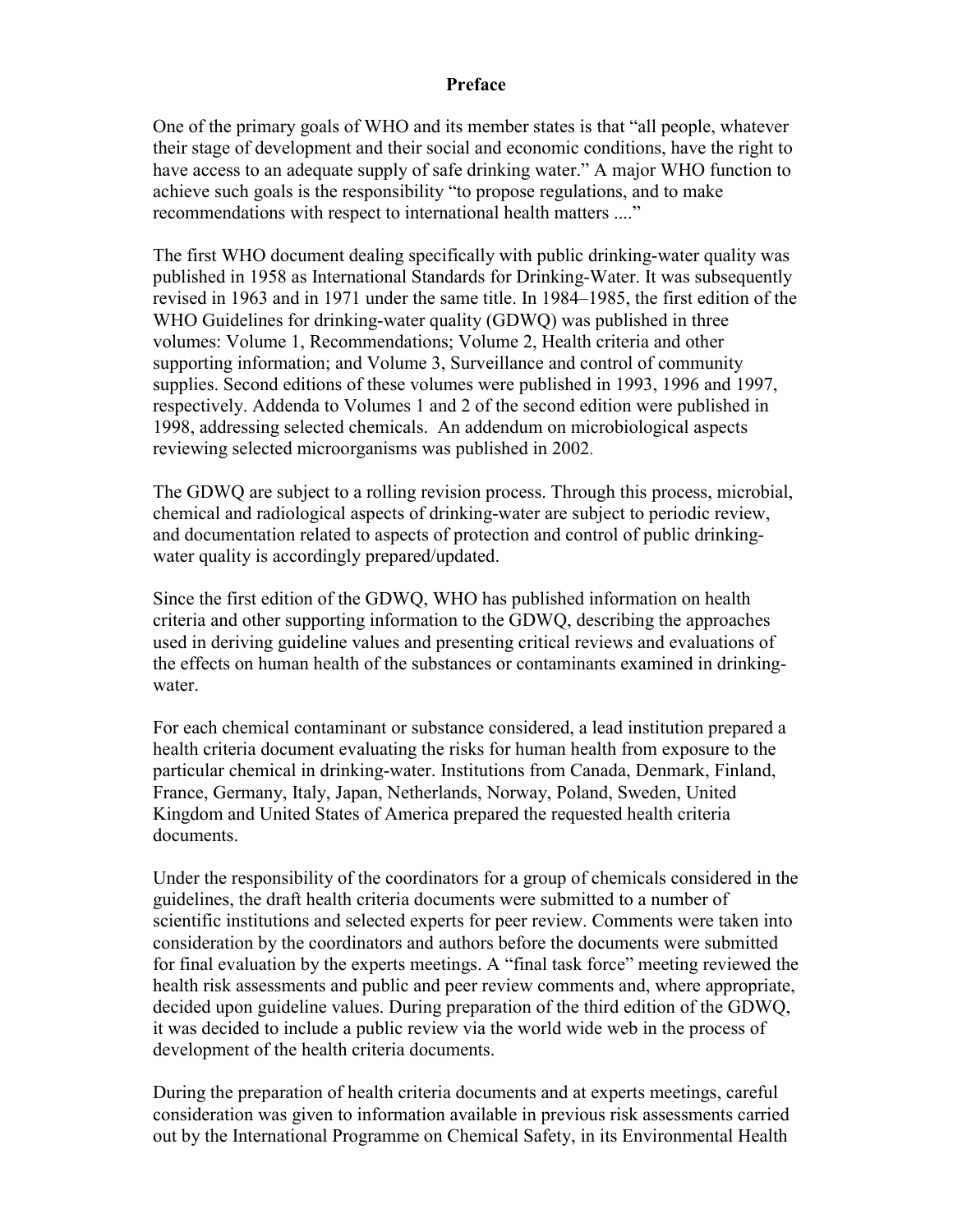Criteria monographs and Concise International Chemical Assessment Documents, the International Agency for Research on Cancer, the joint FAO/WHO Meetings on Pesticide Residues, and the joint FAO/WHO Expert Committee on Food Additives (which evaluates contaminants such as lead, cadmium, nitrate and nitrite in addition to food additives).

Further up-to-date information on the GDWQ and the process of their development is available on the WHO internet site and in the current edition of the GDWQ.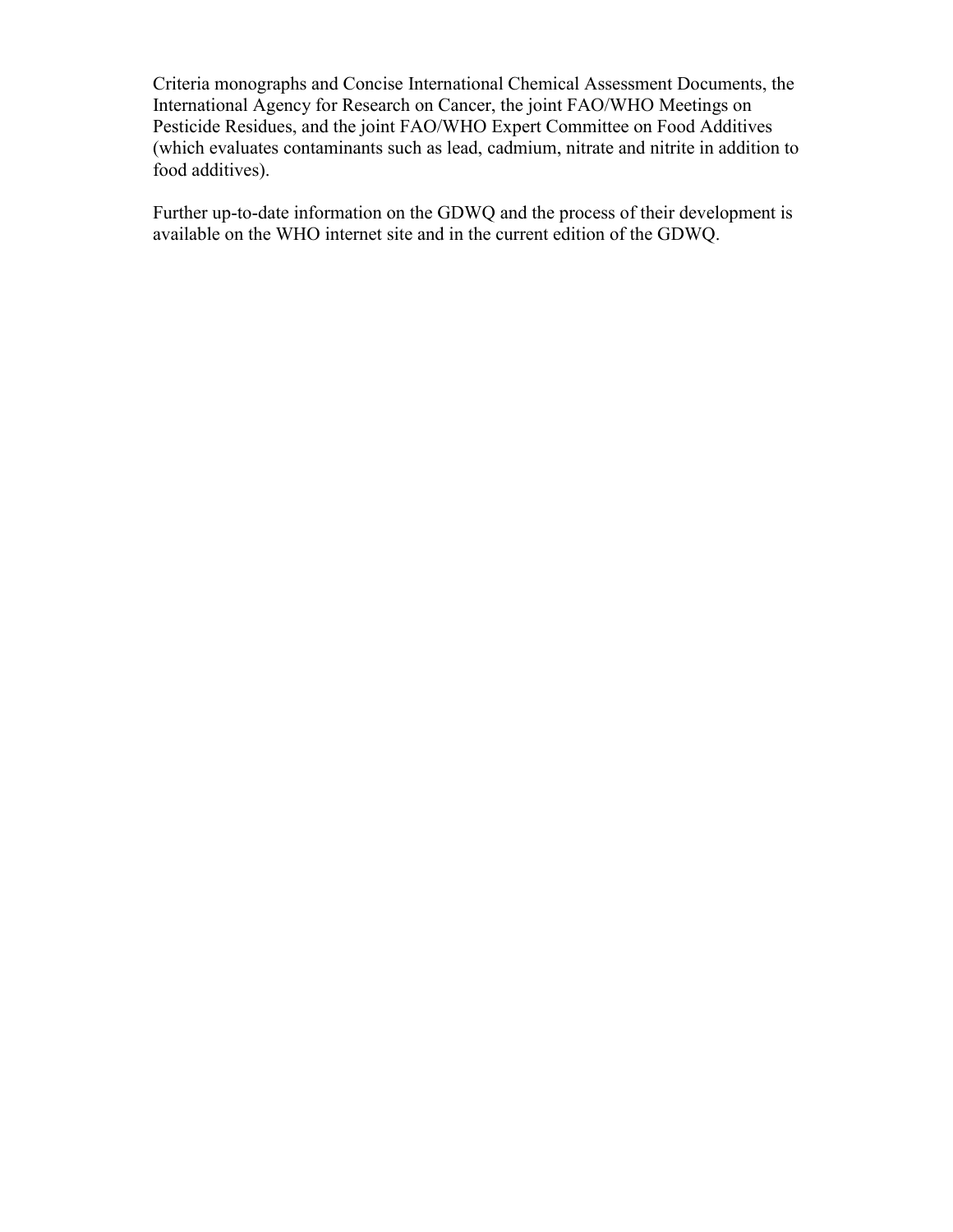## **Acknowledgements**

The work of the following coordinators was crucial in the development of this background document for development of WHO *Guidelines for drinking-water quality*:

J.K. Fawell, Water Research Centre, United Kingdom (inorganic constituents) U. Lund, Water Quality Institute, Denmark (organic constituents and pesticides) B. Mintz, Environmental Protection Agency, USA (disinfectants and disinfectant by-products)

The WHO coordinators were as follows:

*Headquarters*: H. Galal-Gorchev, International Programme on Chemical Safety R. Helmer, Division of Environmental Health

*Regional Office for Europe*: X. Bonnefoy, Environment and Health O. Espinoza, Environment and Health

Ms Marla Sheffer of Ottawa, Canada, was responsible for the scientific editing of the document.

The efforts of all who helped in the preparation and finalization of this document, including those who drafted and peer reviewed drafts, are gratefully acknowledged.

The convening of the experts meetings was made possible by the financial support afforded to WHO by the Danish International Development Agency (DANIDA), Norwegian Agency for Development Cooperation (NORAD), the United Kingdom Overseas Development Administration (ODA) and the Water Services Association in the United Kingdom, the Swedish International Development Authority (SIDA), and the following sponsoring countries: Belgium, Canada, France, Italy, Japan, Netherlands, United Kingdom of Great Britain and Northern Ireland and United States of America.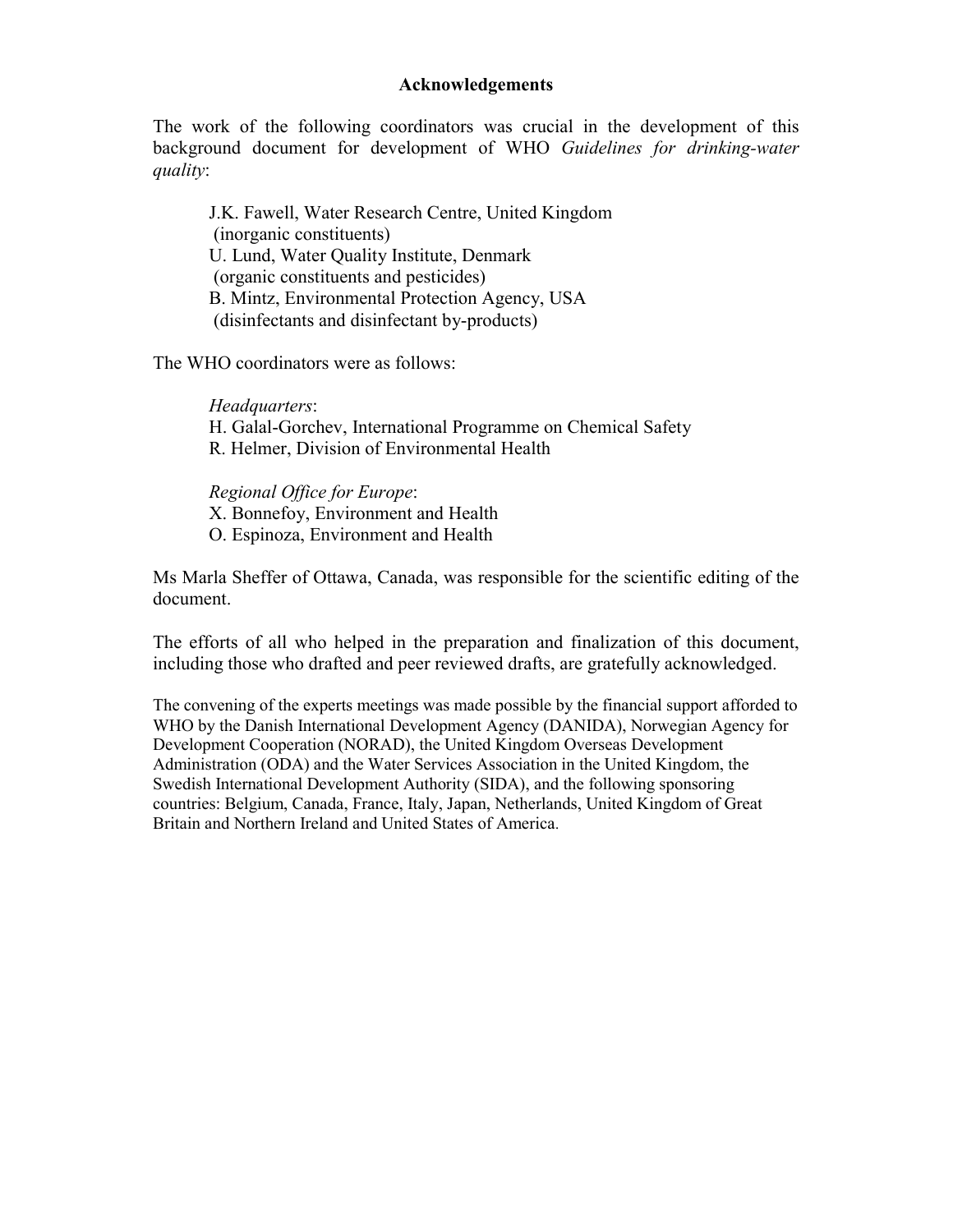#### **GENERAL DESCRIPTION**

#### *Identity*

Chlorides are widely distributed in nature as salts of sodium (NaCl), potassium (KCl), and calcium (CaCl2).

#### *Physicochemical properties* (1)

| Salt               | Solubility in cold | Solubility in hot |
|--------------------|--------------------|-------------------|
|                    | water              | water             |
|                    | (g/litre)          | (g/litre)         |
| Sodium chloride    | 357                | 391               |
| Potassium chloride | 344                | 567               |
| Calcium chloride   | 745                | 1590              |

#### *Organoleptic properties*

The taste threshold of the chloride anion in water is dependent on the associated cation. Taste thresholds for sodium chloride and calcium chloride in water are in the range 200–300 mg/litre (2). The taste of coffee is affected if it is made with water containing a chloride concentration of 400 mg/litre as sodium chloride or 530 mg/litre as calcium chloride (3).

#### *Major uses*

Sodium chloride is widely used in the production of industrial chemicals such as caustic soda, chlorine, sodium chlorite, and sodium hypochlorite. Sodium chloride, calcium chloride, and magnesium chloride are extensively used in snow and ice control. Potassium chloride is used in the production of fertilizers (4).

#### *Environmental fate*

Chlorides are leached from various rocks into soil and water by weathering. The chloride ion is highly mobile and is transported to closed basins or oceans.

## **ANALYTICAL METHODS**

A number of suitable analytical techniques are available for chloride in water, including silver nitrate titration with chromate indicator (5), mercury(II) nitrate titration with diphenylcarbazone indicator, potentiometric titration with silver nitrate, automated iron(III) mercury(II) thiocyanate colorimetry, chloride ion-selective electrode, silver colorimetry, and ion chromatography. Limits of detection range from 50 g/litre for colorimetry to 5 mg/litre for titration  $(6)$ .

#### **ENVIRONMENTAL LEVELS AND HUMAN EXPOSURE**

#### *Air*

Exposure to chloride in air has been reported to be negligible (4).

#### *Water*

Chloride in surface and groundwater from both natural and anthropogenic sources, such as run-off containing road de-icing salts, the use of inorganic fertilizers, landfill leachates, septic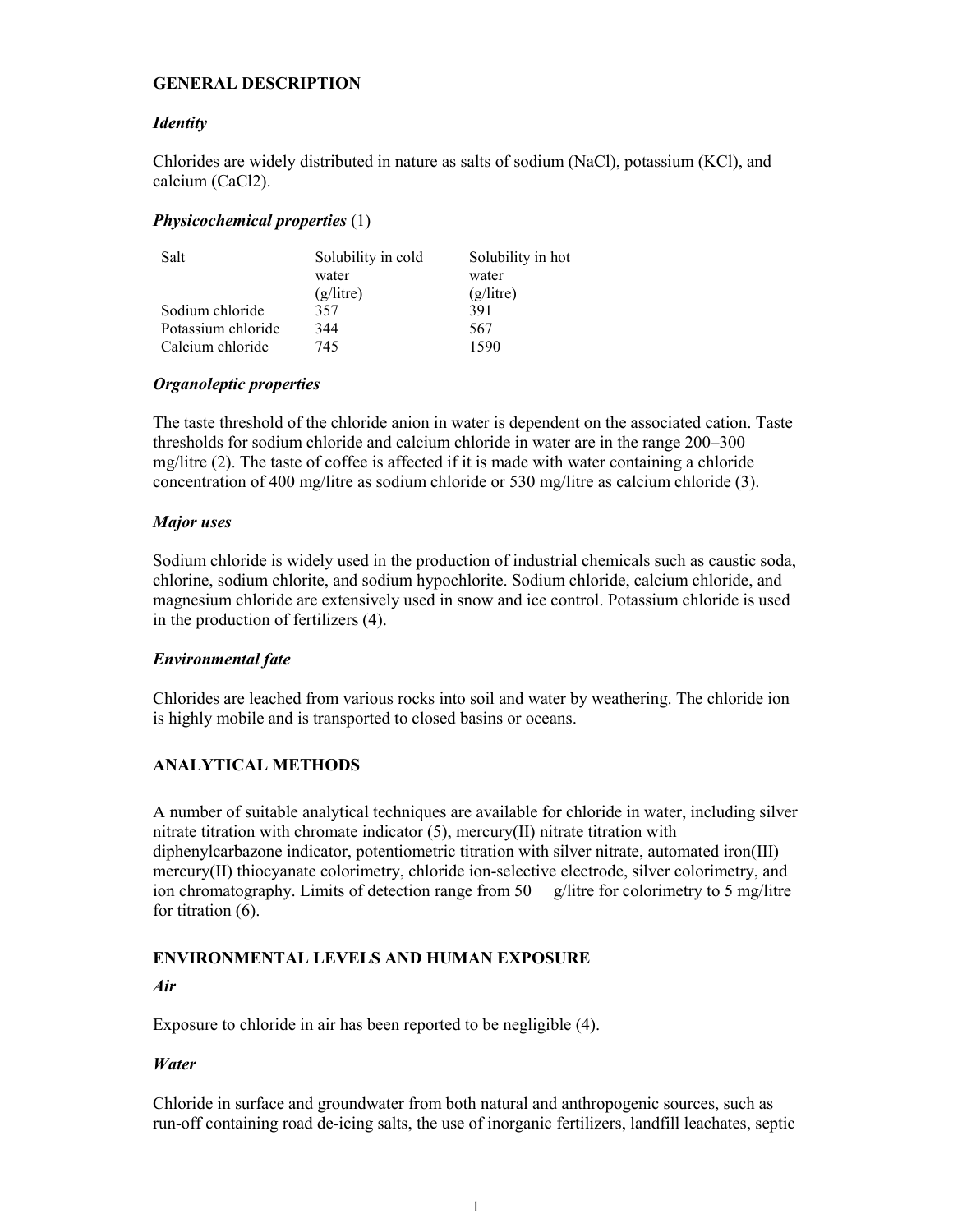tank effluents, animal feeds, industrial effluents, irrigation drainage, and seawater intrusion in coastal areas (4).

The mean chloride concentration in several rivers in the United Kingdom was in the range 11–42 mg/litre during 1974–81 (7). Evidence of a general increase in chloride concentrations in groundwater and drinking-water has been found (8), but exceptions have also been reported (9). In the USA, aquifers prone to seawater intrusion have been found to contain chloride at concentrations ranging from 5 to 460 mg/litre (10), whereas contaminated wells in the Philippines have been reported to have an average chloride concentration of 141 mg/litre (11). Chloride levels in unpolluted waters are often below 10 mg/litre and sometimes below 1 mg/litre (4).

Chloride in water may be considerably increased by treatment processes in which chlorine or chloride is used. For example, treatment with 40 g of chlorine per m3 and 0.6 mol of iron chloride per litre, required for the purification of groundwater containing large amounts of iron(II), or surface water polluted with colloids, has been reported to result in chloride concentrations of 40 and 63 mg/litre, respectively, in the finished water (8).

#### *Food*

Chloride occurs naturally in foodstuffs at levels normally less than 0.36 mg/g. An average intake of 100 mg/day has been reported when a salt-free diet is consumed. However, the addition of salt during processing, cooking, or eating can markedly increase the chloride level in food, resulting in an average dietary intake of 6  $g$ /day, which may rise to 12  $g$ /day in some cases (4).

#### *Estimated total exposure and relative contribution of drinking-water*

If a daily water consumption of 2 litres and an average chloride level in drinking-water of 10 mg/litre are assumed, the average daily intake of chloride from drinking-water would be approximately 20 mg per person (4), but a figure of approximately 100 mg/day has also been suggested (8). Based on these estimates and the average dietary (not salt free) intake of 6 g/day, drinking water intake accounts for about 0.33–1.6% of the total intake.

#### **KINETICS AND METABOLISM IN LABORATORY ANIMALS AND HUMANS**

In humans, 88% of chloride is extracellular and contributes to the osmotic activity of body fluids. The electrolyte balance in the body is maintained by adjusting total dietary intake and by excretion via the kidneys and gastrointestinal tract. Chloride is almost completely absorbed in normal individuals, mostly from the proximal half of the small intestine. Normal fluid loss amounts to about 1.5–2 litres/day, together with about 4 g of chloride per day. Most (90– 95%) is excreted in the urine, with minor amounts in faeces (4–8%) and sweat (2%) (4).

## **EFFECTS ON LABORATORY ANIMALS AND IN VITRO TEST SYSTEMS**

#### *Acute exposure*

The oral LD50 values for calcium chloride, sodium chloride, and potassium chloride in the rat have been reported as 1000, 3000, and 2430 mg/kg of body weight, respectively (8).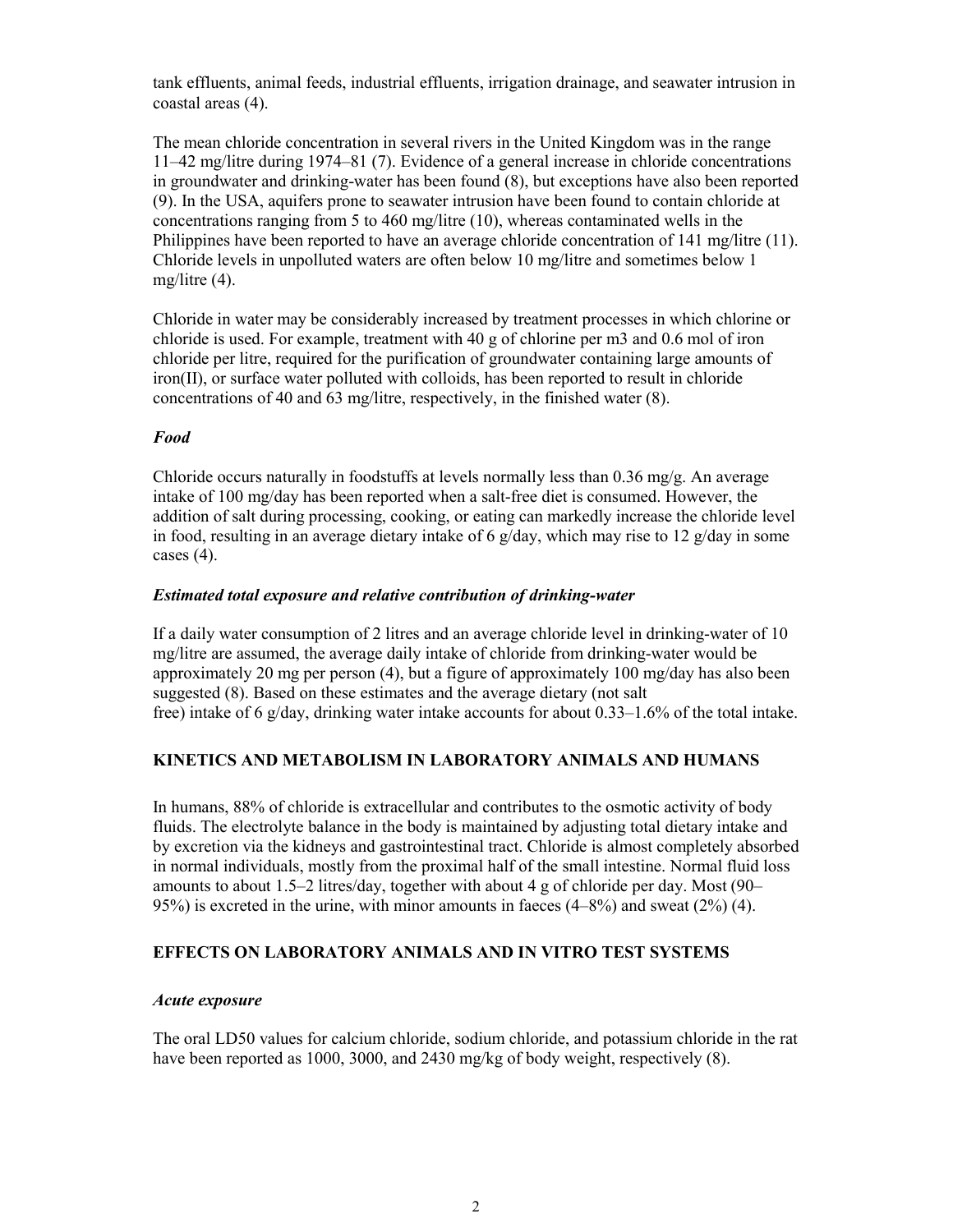#### *Short-term exposure*

The toxicity of chloride salts depends on the cation present; that of chloride itself is unknown. Although excessive intake of drinking-water containing sodium chloride at concentrations above 2.5 g/litre has been reported to produce hypertension (12), this effect is believed to be related to the sodium ion concentration.

## **EFFECTS ON HUMANS**

A normal adult human body contains approximately 81.7 g chloride. On the basis of a total obligatory loss of chloride of approximately 530 mg/day, a dietary intake for adults of 9 mg of chloride per kg of body weight has been recommended (equivalent to slightly more than 1 g of table salt per person per day). For children up to 18 years of age, a daily dietary intake of 45 mg of chloride should be sufficient (4). A dose of 1 g of sodium chloride per kg of body weight was reported to have been lethal in a 9-week-old child (8).

Chloride toxicity has not been observed in humans except in the special case of impaired sodium chloride metabolism, e.g. in congestive heart failure (13). Healthy individuals can tolerate the intake of large quantities of chloride provided that there is a concomitant intake of fresh water. Little is known about the effect of prolonged intake of large amounts of chloride in the diet. As in experimental animals, hypertension associated with sodium chloride intake appears to be related to the sodium rather than the chloride ion (4).

## **OTHER CONSIDERATIONS**

Chloride increases the electrical conductivity of water and thus increases its corrosivity. In metal pipes, chloride reacts with metal ions to form soluble salts (8), thus increasing levels of metals in drinking-water. In lead pipes, a protective oxide layer is built up, but chloride enhances galvanic corrosion (14). It can also increase the rate of pitting corrosion of metal pipes (8).

## **CONCLUSIONS**

Chloride concentrations in excess of about 250 mg/litre can give rise to detectable taste in water, but the threshold depends upon the associated cations. Consumers can, however, become accustomed to concentrations in excess of 250 mg/litre. No health-based guideline value is proposed for chloride in drinking-water.

## **REFERENCES**

1. Weast RC, ed. CRC handbook of chemistry and physics, 67th ed. Boca Raton, FL, CRC Press, 1986.

2. Zoeteman BCJ. Sensory assessment of water quality. New York, NY, Pergamon Press, 1980.

3. Lockhart EE, Tucker CL, Merritt MC. The effect of water impurities on the flavour of brewed coffee. Food research, 1955, 20:598.

4. Department of National Health and Welfare (Canada). Guidelines for Canadian drinking water quality. Supporting documentation. Ottawa, 1978.

5. International Organization for Standardization. Water quality—determination of chloride. Geneva, 1989 (ISO 9297:1989).